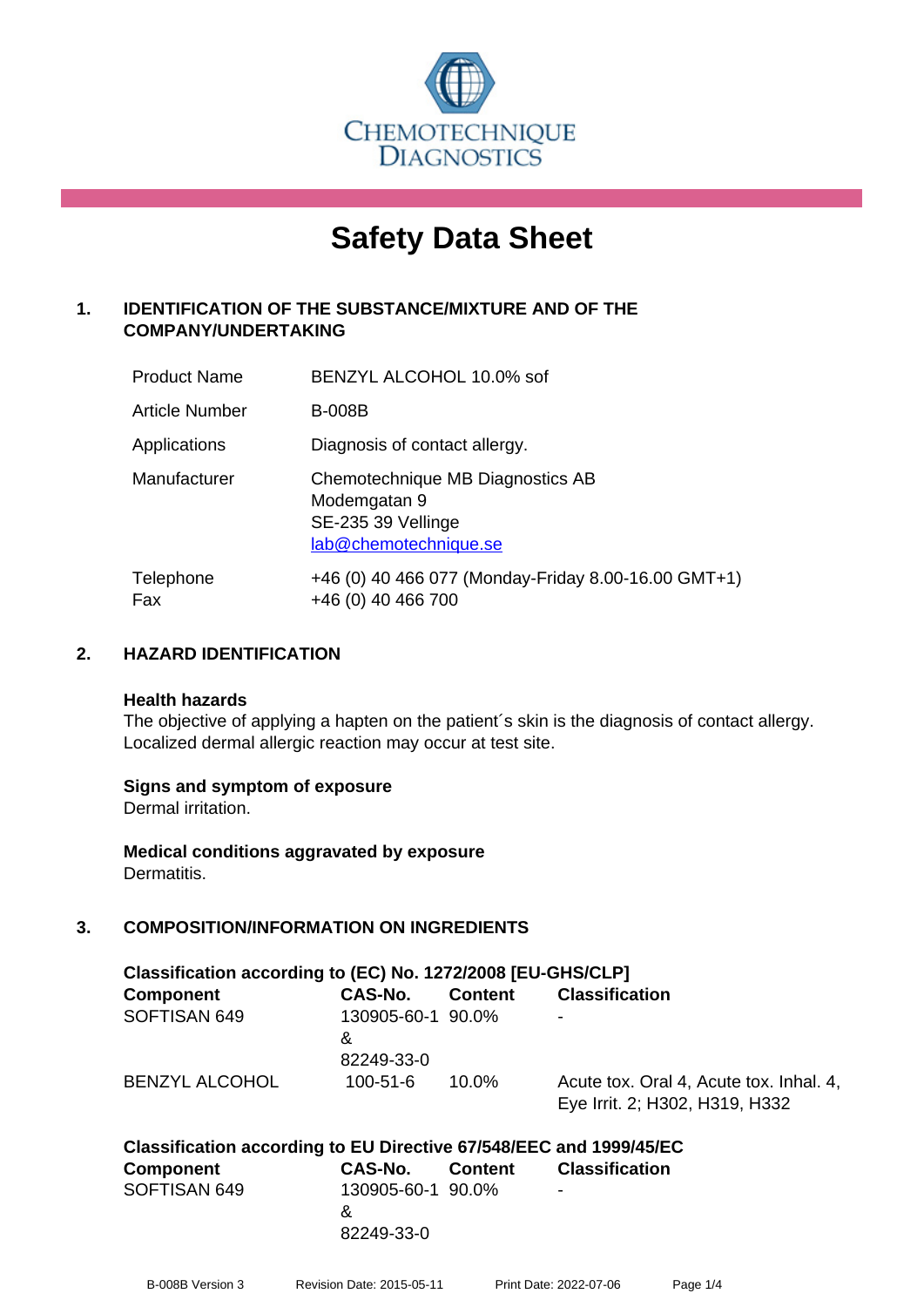#### **4. FIRST AID MEASURES**

**Emergency and first aid procedures** Obtain medical attention.

#### **5. FIRE-FIGHTING MEASURES\***

**Suitable extinguish media** CO2, powder or foam. Fight larger fires with alcohol resistant foam.

**For safety reasons unsuitable extinguishing agents Water** 

**Special protective equipment for fire-fighters** Wear self-contained respiratory protective device. Wear fully protective suit.

\*Data is shown for SOFTISAN 649 only

#### **6. ACCIDENTAL RELEASES MEASURES**

**Steps to be taken if material is released or spilled** Contain and place in a closed container.

#### **7. HANDLING AND STORAGE**

**Precautions to be taken in handling and storage** Store dark at 5-8°C. Avoid extended exposure to light. FOR EXTERNAL USE ONLY.

#### **8. EXPOSURE CONTROLS/PERSONAL PROTECTION**

**Respiratory protection** Not required.

## **Ventilation**

Local exhaust.

#### **Protective gloves**

Disposal gloves.

#### **Eye protection**

Not required with normal use.

#### **Work/Hygienic practices**

Wash hands after each use.

#### **9. PHYSICAL AND CHEMICAL PROPERTIES**

| Appearance | <b>Pale Yellow Pasty</b> |
|------------|--------------------------|
| Odour      | Fragrance                |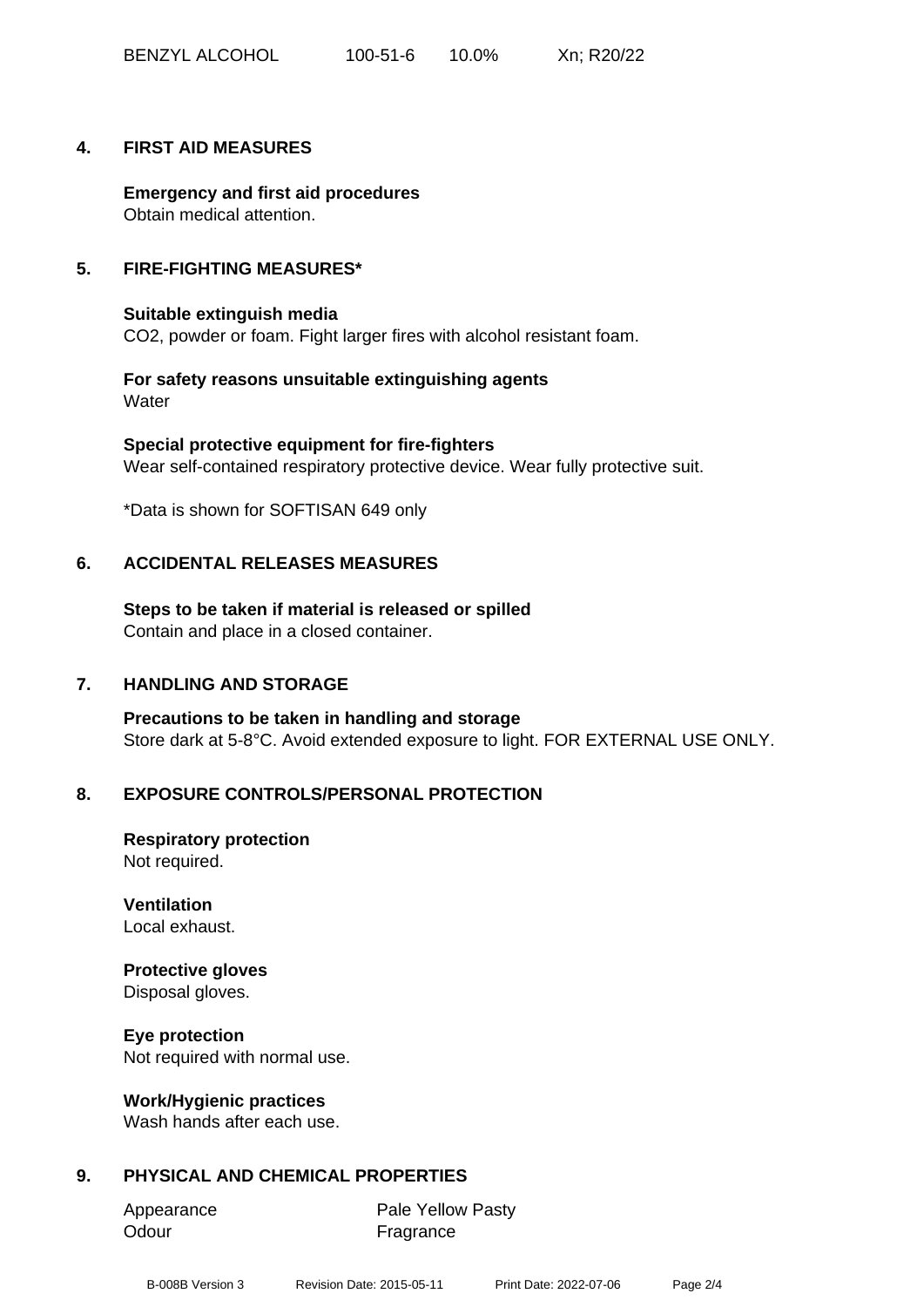Melting point\* 35-40° C Boiling point\* No data available Flash point\* >>250°C Self ignition\* Product does not self ignite.<br>Danger of explosion\* Product does not present are Product does not present an explosion hazard. Density\*  $0.979$  g/cm<sup>3</sup>; 47 °C Solubility in/Miscibility with Water\* Low solubility

\*Data is shown for SOFTISAN 649 only

## **10. STABILITY AND REACTIVITY**

#### **Incompability**

May react with strong oxidizing agents.

## **Stability**

Stable at recommended storage conditions.

#### **Hazardous byproducts**

Combustion may generate CO, CO2 and other oxides.

#### **Hazardous polymerization** Will not occur.

## **11. TOXICOLOGICAL INFORMATION**

No data available.

## **12. ECOLOGICAL INFORMATION**

No data available.

## **13. DISPOSAL CONSIDERATIONS**

#### **Waste disposal method**

Comply with federal, state/provincial and local regulation.

## **14. TRANSPORT INFORMATION**

Not dangerous goods.

## **15. REGULATORY INFORMATION**

The classification is according to the latest editions of the EU lists, and extended by company and literature data.

## **16. OTHER INFORMATION**

## **Text of H-statements and R-phrases mentioned in Section 3**